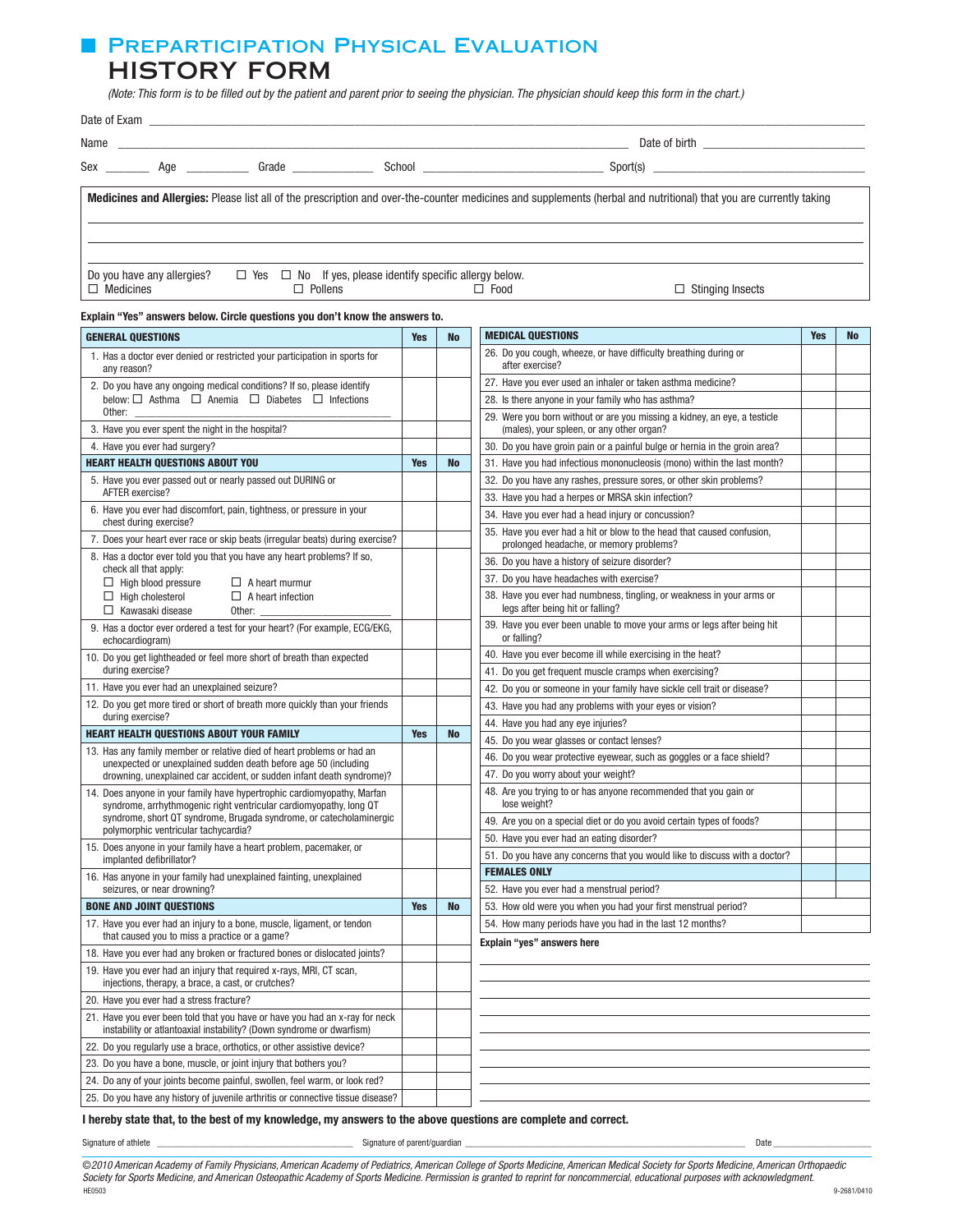# **■ PREPARTICIPATION PHYSICAL EVALUATION** PHYSICAL EXAMINATION FORM

## PHYSICIAN REMINDERS

1. Consider additional questions on more sensitive issues

- • Do you feel stressed out or under a lot of pressure?
- Do you ever feel sad, hopeless, depressed, or anxious?
- Do you feel safe at your home or residence?
- Have you ever tried cigarettes, chewing tobacco, snuff, or dip?
- • During the past 30 days, did you use chewing tobacco, snuff, or dip?
- • Do you drink alcohol or use any other drugs?
- Have you ever taken anabolic steroids or used any other performance supplement?
- Have you ever taken any supplements to help you gain or lose weight or improve your performance?
- • Do you wear a seat belt, use a helmet, and use condoms?
- 2. Consider reviewing questions on cardiovascular symptoms (questions 5–14).

| <b>EXAMINATION</b>                                                                                                                                                           |               |                                     |  |  |
|------------------------------------------------------------------------------------------------------------------------------------------------------------------------------|---------------|-------------------------------------|--|--|
| Weight<br>Height<br>$\Box$ Male                                                                                                                                              | $\Box$ Female |                                     |  |  |
| BP<br>Pulse<br>Vision R 20/                                                                                                                                                  |               | L20/<br>Corrected $\Box$ Y $\Box$ N |  |  |
| <b>MEDICAL</b>                                                                                                                                                               | <b>NORMAL</b> | <b>ABNORMAL FINDINGS</b>            |  |  |
| Appearance<br>• Marfan stigmata (kyphoscoliosis, high-arched palate, pectus excavatum, arachnodactyly,<br>arm span > height, hyperlaxity, myopia, MVP, aortic insufficiency) |               |                                     |  |  |
| Eyes/ears/nose/throat<br>• Pupils equal<br>• Hearing                                                                                                                         |               |                                     |  |  |
| Lymph nodes                                                                                                                                                                  |               |                                     |  |  |
| Heart <sup>a</sup><br>• Murmurs (auscultation standing, supine, +/- Valsalva)<br>• Location of point of maximal impulse (PMI)                                                |               |                                     |  |  |
| Pulses<br>• Simultaneous femoral and radial pulses                                                                                                                           |               |                                     |  |  |
| Lungs                                                                                                                                                                        |               |                                     |  |  |
| Abdomen                                                                                                                                                                      |               |                                     |  |  |
| Genitourinary (males only) <sup>b</sup>                                                                                                                                      |               |                                     |  |  |
| Skin<br>• HSV, lesions suggestive of MRSA, tinea corporis                                                                                                                    |               |                                     |  |  |
| Neurologic <sup>c</sup>                                                                                                                                                      |               |                                     |  |  |
| <b>MUSCULOSKELETAL</b>                                                                                                                                                       |               |                                     |  |  |
| Neck                                                                                                                                                                         |               |                                     |  |  |
| <b>Back</b>                                                                                                                                                                  |               |                                     |  |  |
| Shoulder/arm                                                                                                                                                                 |               |                                     |  |  |
| Elbow/forearm                                                                                                                                                                |               |                                     |  |  |
| Wrist/hand/fingers                                                                                                                                                           |               |                                     |  |  |
| Hip/thigh                                                                                                                                                                    |               |                                     |  |  |
| Knee                                                                                                                                                                         |               |                                     |  |  |
| Leg/ankle                                                                                                                                                                    |               |                                     |  |  |
| Foot/toes                                                                                                                                                                    |               |                                     |  |  |
| Functional<br>• Duck-walk, single leg hop                                                                                                                                    |               |                                     |  |  |

<sup>a</sup>Consider ECG, echocardiogram, and referral to cardiology for abnormal cardiac history or exam.

<sup>ь</sup>Consider GU exam if in private setting. Having third party present is recommended.<br>℃onsider cognitive evaluation or baseline neuropsychiatric testing if a history of significant concussion.

 $\square$  Cleared for all sports without restriction

| $\Box$ Cleared for all sports without restriction with recommendations for further evaluation or treatment for $\Box$ |                                   |  |  |  |
|-----------------------------------------------------------------------------------------------------------------------|-----------------------------------|--|--|--|
|                                                                                                                       |                                   |  |  |  |
| $\Box$ Not cleared                                                                                                    |                                   |  |  |  |
|                                                                                                                       | $\Box$ Pending further evaluation |  |  |  |
|                                                                                                                       | $\Box$ For any sports             |  |  |  |
|                                                                                                                       |                                   |  |  |  |
|                                                                                                                       | Reason                            |  |  |  |
| Recommendations                                                                                                       |                                   |  |  |  |
|                                                                                                                       |                                   |  |  |  |

I have examined the above-named student and completed the preparticipation physical evaluation. The athlete does not present apparent clinical contraindications to practice and participate in the sport(s) as outlined above. A copy of the physical exam is on record in my office and can be made available to the school at the request of the parents. If conditions arise after the athlete has been cleared for participation, the physician may rescind the clearance until the problem is resolved and the potential consequences are completely explained to the athlete (and parents/guardians).

| Name of physician (print/type) | Date       |
|--------------------------------|------------|
| Address                        | Phone      |
| Signature of physician         | . MD or DO |

©*2010 American Academy of Family Physicians, American Academy of Pediatrics, American College of Sports Medicine, American Medical Society for Sports Medicine, American Orthopaedic*  Society for Sports Medicine, and American Osteopathic Academy of Sports Medicine. Permission is granted to reprint for noncommercial, educational purposes with acknowledgment.<br>HEGGGS HE0503 9-2681/0410

Name \_\_\_\_\_\_\_\_\_\_\_\_\_\_\_\_\_\_\_\_\_\_\_\_\_\_\_\_\_\_\_\_\_\_\_\_\_\_\_\_\_\_\_\_\_\_\_\_\_\_\_\_\_\_\_\_\_\_\_\_\_\_\_\_\_\_\_\_\_\_\_\_\_\_\_\_\_\_\_\_\_\_ Date of birth \_\_\_\_\_\_\_\_\_\_\_\_\_\_\_\_\_\_\_\_\_\_\_\_\_\_